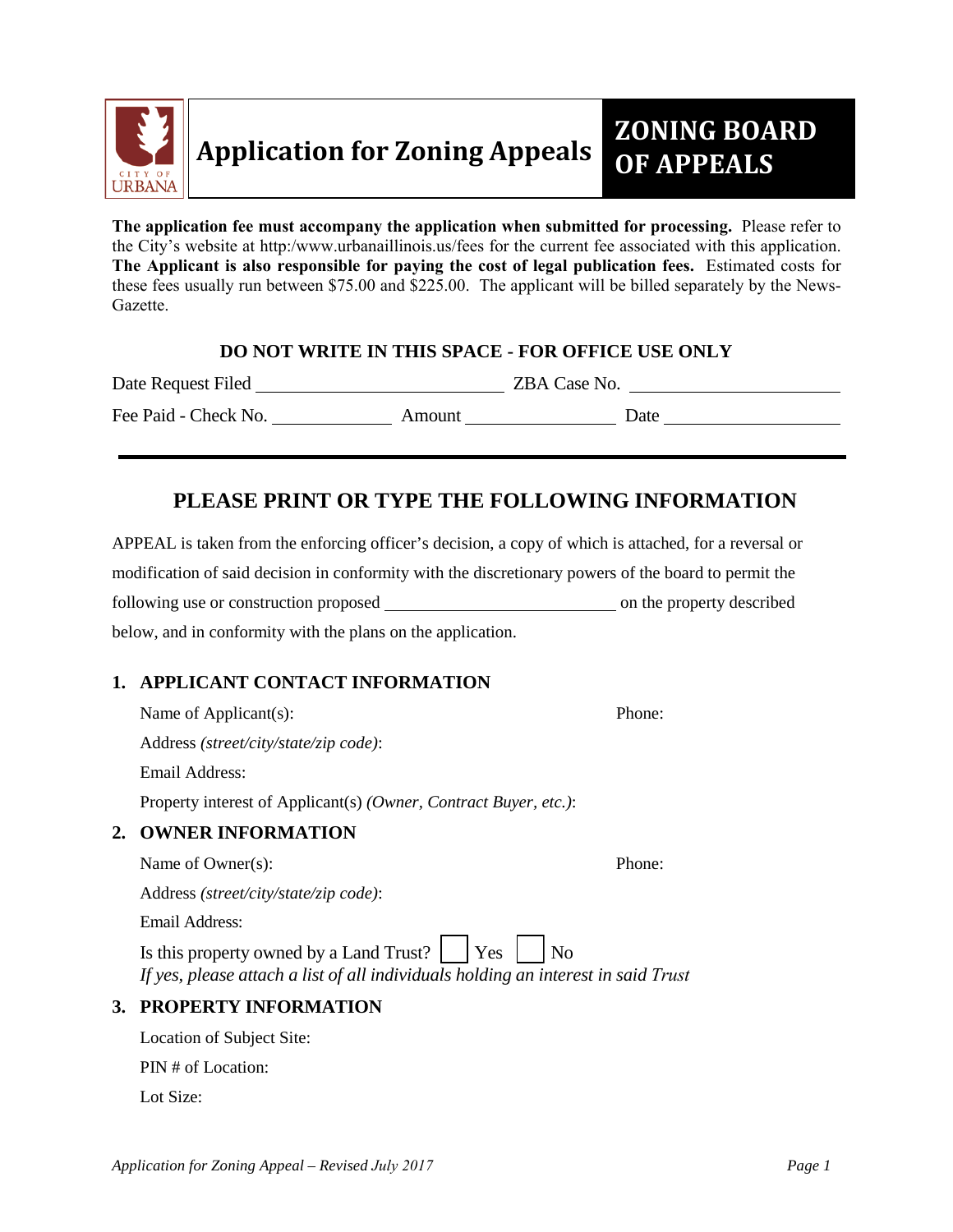Current Zoning Designation: Current Land Use *(vacant, residence, grocery, factory, etc*: Proposed Land Use: Legal Description *(If additional space is needed, please submit on separate sheet of paper)*:

#### **4. CONSULTANT INFORMATION**

| Name of Architect(s):                        | Phone: |
|----------------------------------------------|--------|
| Address (street/city/state/zip code):        |        |
| Email Address:                               |        |
| Name of Engineers(s):                        | Phone: |
| Address (street/city/state/zip code):        |        |
| Email Address:                               |        |
| Name of Surveyor(s):                         | Phone: |
| Address (street/city/state/zip code):        |        |
| Email Address:                               |        |
| <b>Name of Professional Site Planner(s):</b> | Phone: |
| Address (street/city/state/zip code):        |        |
| Email Address:                               |        |
| Name of Attorney(s):                         | Phone: |
| Address (street/city/state/zip code):        |        |
| Email Address:                               |        |
|                                              |        |

# **5. SUMMARY OF PARTIES' POSITION IN THIS APPEAL:**

The specific decision appealed from is: